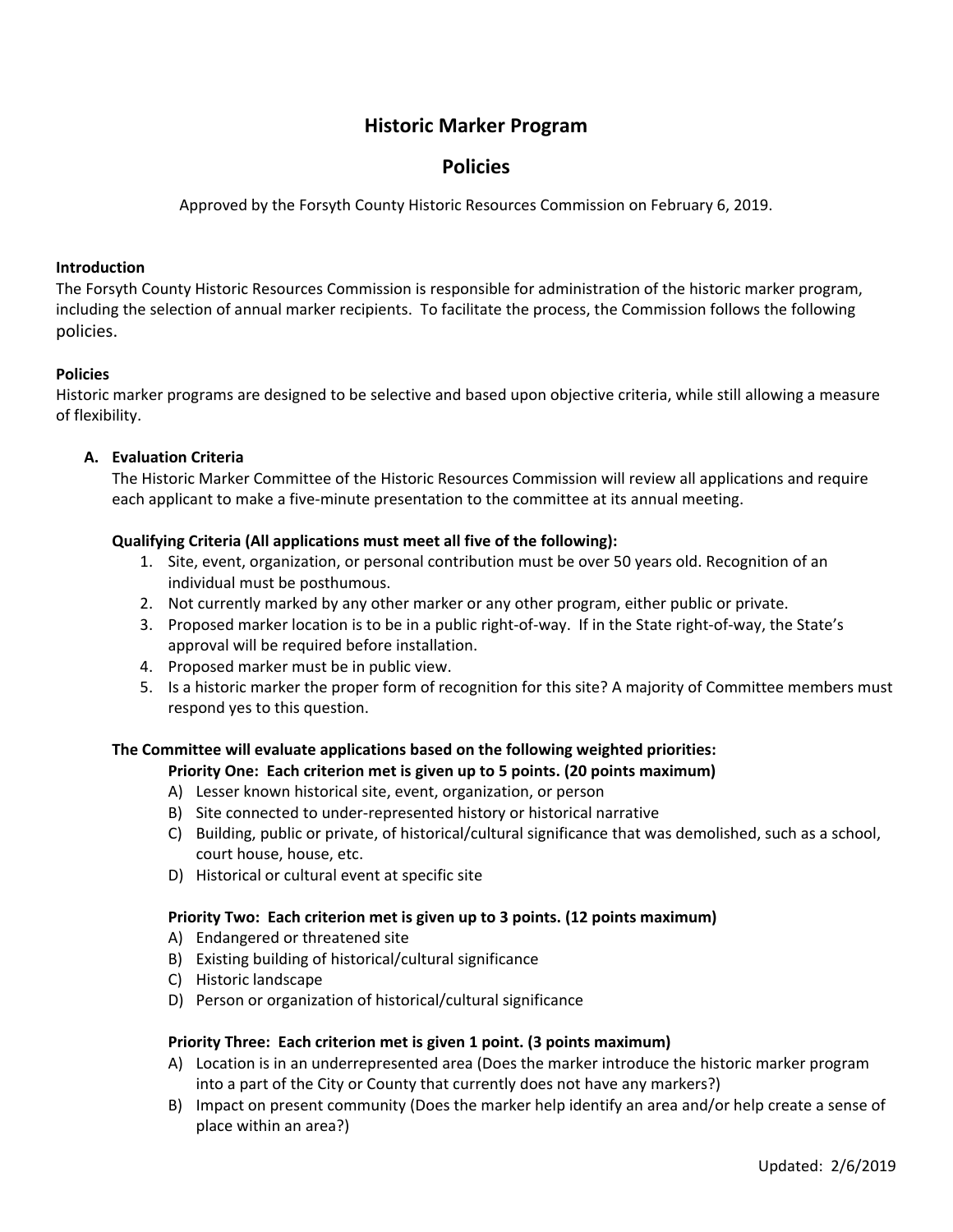C) Impact on preservation (Does the marker identify a property or area prioritized for preservation or recognize a property or area already preserved?)

#### **B. Voting Process**

At the annual Historic Marker Committee meeting, each applicant shall make a five (5) minute presentation to the Committee. After each presentation, the Committee will have the opportunity ask questions, and the public will have an opportunity to comment in support of, or opposition to, the application.

The Committee will evaluate each application using the criteria in Section A. Scores will be normalized using statistical analysis and tabulated by staff. The top two scoring applications in the City of Winston‐Salem and the top scoring application in Forsyth County will be recommended for funding to the Historic Resources Commission. The next two highest scoring applications for which an applicant has indicated a willingness to self‐ fund a marker will be recommended to the Historic Resources Commission.

### **C. Inscriptions**

All final marker inscriptions will be drafted by Historic Resources Commission staff, reviewed by the Historic Marker Committee, and approved by the full Historic Resources Commission. Commission staff will provide the applicant, if applicable, with a courtesy draft to ensure significant information has been included. Commission staff and the Committee do not editorialize or speculate; marker text will only include widely acknowledged historical facts. Additionally, space limitations due to the size and configuration of the markers require concise statements.

#### **D. Marker Format**

Each marker will be of a roadside marker format and will be the same size and design, unless otherwise determined by the Commission.

### **E. Marker Purchase/Related Fees**

Private property owners, nonprofit organizations, or governmental departments/agencies may apply for self‐ funded markers for eligible sites. These marker applications will follow the procedures and deadlines outlined in these policies. These applications require Committee evaluation and Commission approval of the marker. They also require Commission approval of the text as outlined above. No more than two self-funded markers may be approved annually. Staff will order all self‐funded markers, but applicants are responsible for the payment of all purchase costs. All markers will be in the same format outlined above. Commission staff and the Committee may be available to assist the applicant with installation of markers.

### **F. Marker Rollover List**

At the written request of the applicant, marker applications that are not selected by the Commission will be placed on a rollover list to be considered the following year. Applications will be removed from the rollover list at the request of the applicant. Applicants should be prepared to make a presentation to the Historic Marker Committee each year to assure full consideration. Inclusion on the list is not a guarantee that the application will be selected in the future.

#### **G. Location**

Markers within the City of Winston‐Salem will be installed within the public right‐of‐way in the general area of the selected site. Markers for Forsyth County must be located on sites in the unincorporated areas of Forsyth County, or on property owned by Forsyth County. For markers recognizing sites along the State of North